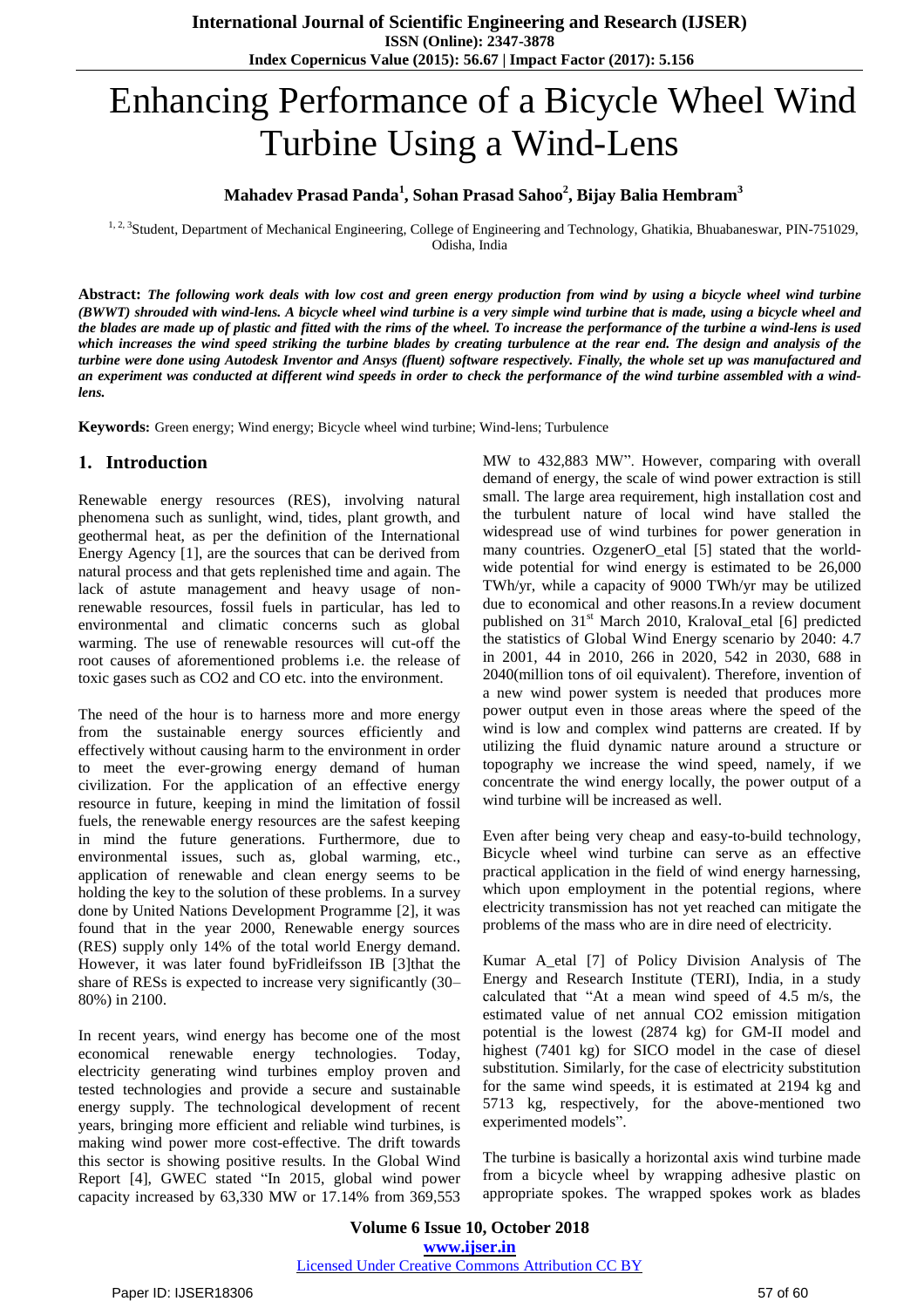which gyrate around the central hub of the bicycle wheel. A simple bicycle wheel turbine won't be sufficient to harness the required amount of energy at low wind speeds. So, a wind-lens attachment is added to the setup in order to increase the performance of the BWWT.

Wind-lens is a very simple and sophisticated technology that improves the wind turbine efficiency by active utilization of vortex shedding behind the brim which was first demonstrated by Prof. Yuji Ohya at Kyushu University. The shrouded wind turbine with a brimmed diffuser has demonstrated power augmentation by a factor of about 2–5 compared with a bare wind turbine, for a given turbine diameter and wind speed [8]. Next generation diffusers have been developed which show significant features like improved safety, reduction of acoustic noise and Doppler radar interference [9]. An aerodynamically optimum design of wind lens turbine was developed by Nobuhito Oka and his team [10]. Results of experimental research on a seven turbines array have shown no loss in performance with closely spaced rotors [11]. The wind lens profile was optimized by Liu J using computational fluid dynamics simulations [12].

# **2. Working**

#### **2.1. Working of Bicycle Wheel Wind Turbine**

A bicycle wheel wind turbine is basically a horizontal axis, axial flow wind turbine made from a bicycle wheel in which certain pair of spokes are wrapped with adhesive

polymer plastic to make them operate as turbine blades. When wind having sufficient kinetic energy strikes the blade, there is a change in momentum of air flow. This change in momentum imposes a force on the blade which drives it to rotate about its central axis, due to its structure. The spokes are aligned in such a way that they provide a twist angle, which facilitates even distribution of force at every radial cross-section of the blades, thus creating less stress concentration in the blades.

#### **2.2. Working of Wind lens**

A wind-lens is nothing but a brimmed ring attached to a diffuser and the wind turbine is placed at the smaller cross section area of the diffuser. A wind turbine's performance heavily depends upon the velocity of the wind striking the turbine blades. The power generated by a wind turbine can be given by [13],

$$
P = \frac{1}{2}C_p \times \rho \times A \times V^3 \tag{1}
$$

Where,

 $P = Power$  generated by wind turbine Cp = Coefficient of Power  $\rho$  = Density of Air  $V = Axial component of velocity of air$ 

The wind-lens technology creates a pressure difference between the rear and front end of the wind turbine with the help of the turbulence generated by the brim at the rear end (figure 1) and thereby, increasing the velocity of the wind

striking the blades of the wind turbine. As a result of this, the power generated by a wind turbine increases many-fold.



**Figure 1:** Schematic diagram of working of wind lens

#### **3. Design and Simulation**



**Figure 2:** Wind lens model in Autodesk Inventor

At first a CAD model of the Wind-lens and Bicycle Wheel Wind Turbine was designed in "Autodesk Inventor" CAD software as shown in the figure 2. The simulation of above wind-lens was done using Ansys (fluent) software with a standard k-epsilon model and scalable wall function for near wall treatment and a turbulent intensity of 5% was used at both inlet and outlet. At the inlet, a velocity boundary condition having a value of 5.5 m/s and outlet pressure boundary having a pressure of 1 atmwas used. The following results were found from the simulation:



**Figure 3:** Pressure contour from the fluent analysis of the designed wind-lens at 5.5 m/s wind speed.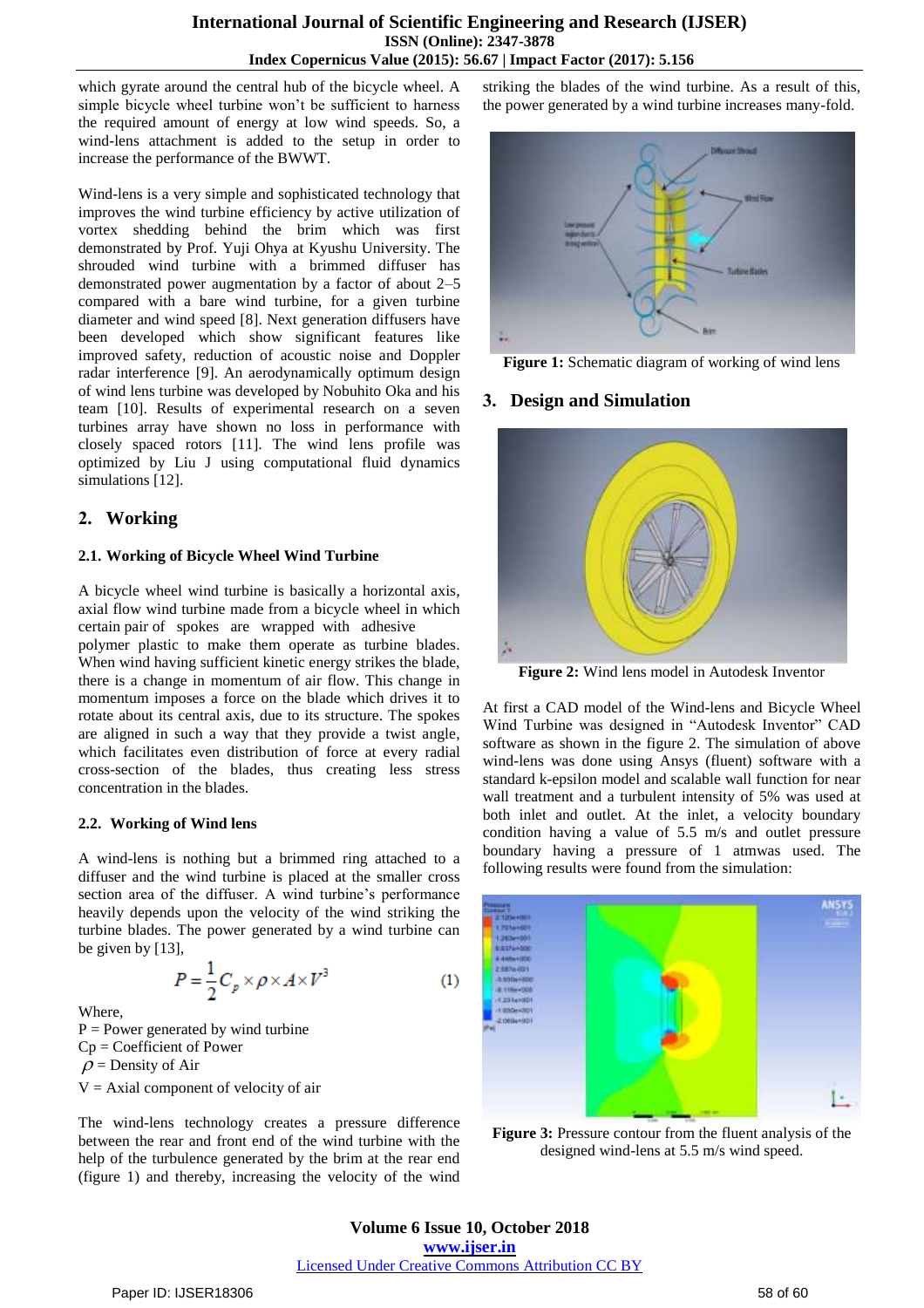### **International Journal of Scientific Engineering and Research (IJSER) ISSN (Online): 2347-3878 Index Copernicus Value (2015): 56.67 | Impact Factor (2017): 5.156**



**Figure 4:** Velocity contour from the fluent analysis of the designed wind-lens at 5.5 m/s wind speed

In the figure 3, the simulation results for distribution of pressure around a wind lens at a wind speed of 5.5 m/s is shown. Figure 4 describes the velocity distribution around the wind lens at a wind speed of 5.5m/s. The above mentioned simulation was run at different inlet conditions to check increase in velocity of air striking the wind turbine after the wind lens was employed.



**Figure 5:** Comparison of wind velocity striking the turbine blades

It can be clearly seen from the simulation results in the figure 5, that after using wind lens the speed of air striking the BWWT blades is increasing and even the rate of increase is gradually increasing with increase in velocity.

# **4. Experimental Setup and Results**



**Figure 6:** Experimental setup of Wind lens and Bicycle wheel wind turbine

Figure 6 shows the experimental set up with a wind lens and a bicycle wheel wind turbine. A wind turbine was made from a bicycle wheel of diameter 64 cm. The turbine blades having a surface area of 123.08 cm<sup>2</sup>. and twist angle  $34^0$ were generated by wrapping adhesive plastics on selected spokes and the rest of the spokes were removed. Finally, both the wind turbine and wind lens were assembled and the assembly was mounted on a stand for testing.An experiment was conducted at different wind speeds in order to check the performance of the wind turbine.



**Figure 7:** Experimental results on RPM at different wind speeds

Figure 7 and figure 8 contain two graphs relating the RPM and shaft power to wind speed for two cases, i.e., with the use of wind lens and without the use of wind lens. From the graphs it can be deduced that both RPM and shaft power increases with increase in wind speed; as with increasing wind speed the kinetic energy of wind striking the turbine increases. In the figure 9 a graph between electrical power and wind speed is shown which is obtained by coupling a turbine with a 1000 RPM DC generator.



**Figure 8:** Experimental results on Shaft Power Output at different wind speeds.  $3.5$ 



**Figure 9:** Electrical power output observed after using a 1000 RPM DC generator.

**Volume 6 Issue 10, October 2018 <www.ijser.in>** [Licensed Under Creative Commons Attribution CC BY](http://creativecommons.org/licenses/by/4.0/)